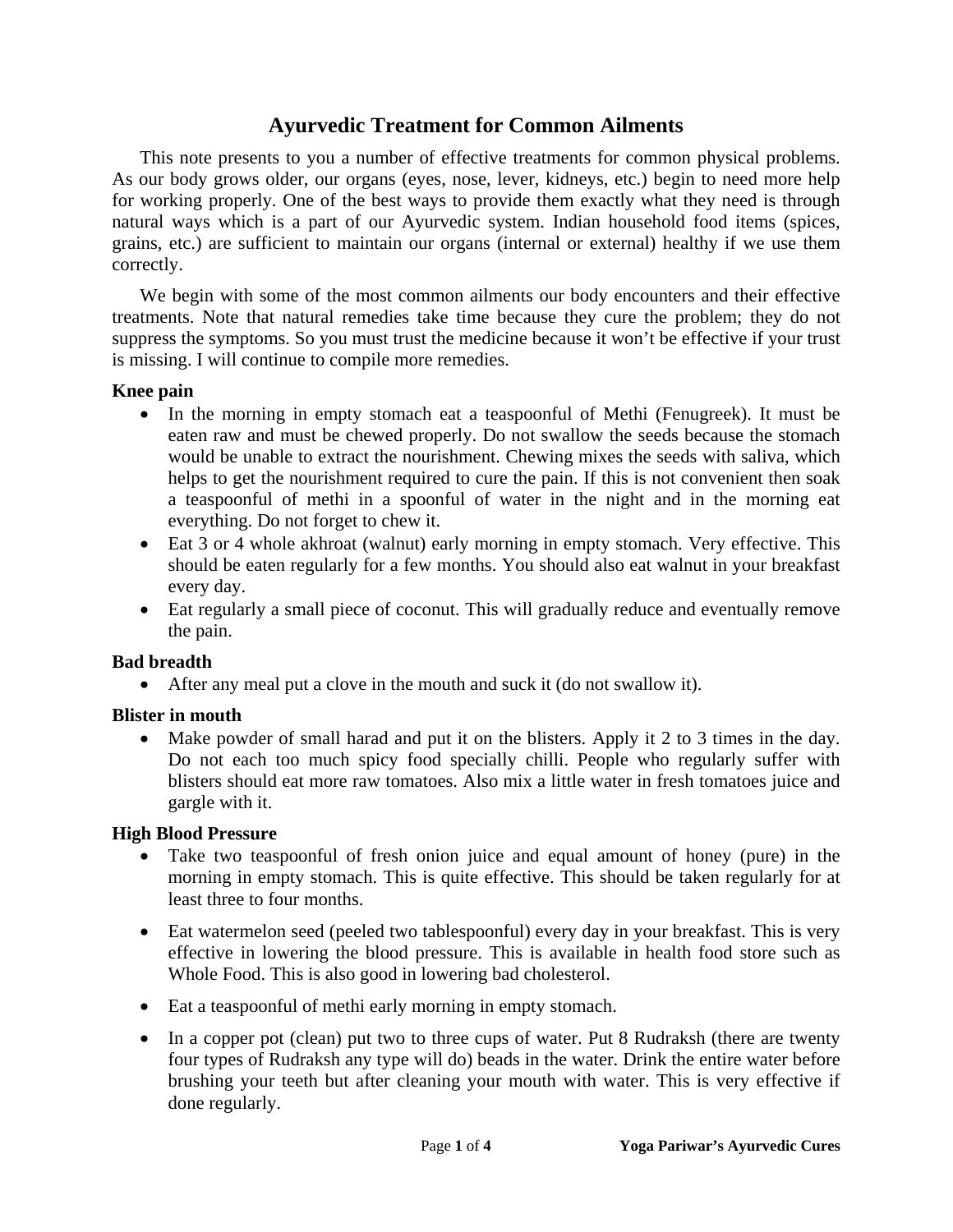- **IMP**: People with high blood pressure **should avoid** (a) half-ripe banana, (b) salt, (c) deep fried food, (d) white sugar, (e) tea, (f) alcohol, (g) Baigan-eggplant, (h) lentils (channa, mung, masoor, etc.). Lime, papita, anwala, laukee, onion, tomatoes, carrots, palak, watermelon, and orange are helpful.
- To lower high blood pressure quickly mix half fresh lime juice in half coup of water and drink after every two hours (4 to 5 times).

## **Low Blood Pressure (Coming soon)**

### **Acidity**

- Put a clove in your mouth after every meal and slowly suck it.
- After lunch and dinner eat a piece of Gud (molasses-cherry size piece) and suck it slowly. This will stop acid reflex and bad taste. It will also stop wind formation.
- Eat a teaspoonful powder of small Harar and and same amount of Gud and drink water. Take this 30 minutes after your dinner.
- After meal sit in Vajasan (Very effective) for at least 5 minutes. If over-eaten (this is quite common!) sit in Vajrasan for 5-7 minutes.

### **Constipation**

- Take a tablespoonful of Trifla choorn (powder) with water in the night before going to bed. (one of the best medicine).
- Take two tablespoonful of Esafgoal kee Bhoonsee (powder) with water in the night before going to bed. Very good cure.
- **Few More cures will be added soon**

### **Burns (from fire)**

- Put glycerin immediately on the burn. This will stop burning pain and blister formation.
- Immediately put your own urine on the burn. This is very effective. It immediately stops burning pain and stops blister formation. Then for a day or two soak a piece of cloth in your own urine and tie it to the burn. This will stop skin discoloration and bring the natural color.

### **Headache (all kinds of headache, migraine, etc.)**

- Headache on any half side of the head-put 2-4 drops of fresh ghee (cow's ghee) in both nostrils in the morning and in the evening or continue to smell it for about seven days. This will cure such pain for ever. Note, this should be done regularly for seven days. Pure mustered oil can also be used in a similar fashion. If you use mustered oil then put drops of oil only in the nostril of the side of the pain.
- Put about 10 grams (one tablespoonful) of Ajwaine (celery seed) in a cloth bag (potlee) and warm it on a hot plate (tawa). Smell this repeatedly. When it becomes cold then warm it again and smell it. Repeat it for 5-10 times. It will open closed nostrils, drain the water from the nose and cure the heaviness of the head.
- Put water in a copper pot (2-3 glasses) in the night and drink all of them in the morning before sunrise and before brushing your teeth. This relieves not only from headache but also from any kind of constipation and weak digestion.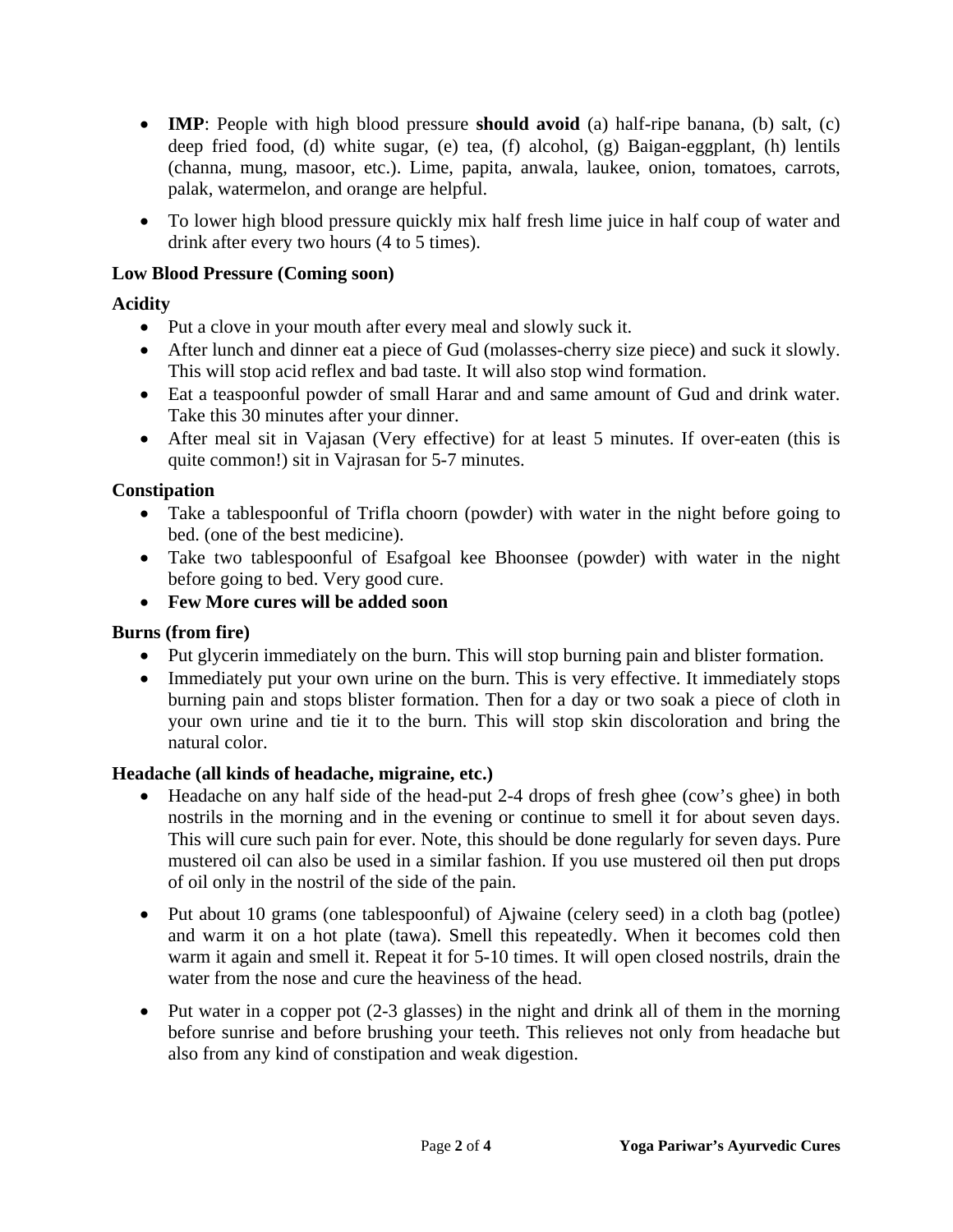- Grape juice (pure, not mixed with any other type of chemical or juice) is very good for getting rid of any kind of headache. Drink a cup (about 25 grams) twice ½ hour after every meal.
- Washing eyes with cold water the first thing in the morning is very effective in getting rid of headache. **Method**: As soon as you get up from sleep in the morning, fill your mouth with cold water. Keep the water in the mouth (swell it like you are blowing a balloon) throughout the entire process. Close your eyes and flush (through cold water in your eyes with your palm-anjuli) each one with cold water (5 times each eye). Open your eyes, keep the water in your mouth and flush both eyes in the same way with cold water 5 times. Again close your eyes, keep the water in your mouth and flush your eyes 5 times, finally repeat this process with eyes open. So two times with eyes open and two times with eyes closed. Total  $= 20$  flushes. This is very effecting in getting rid of headache, stress, dry eyes, and tired eyes.

### **Dandruff (Roosee)**

• Mix 4 grams of pure kapoor (camphor) with 100 grams of coconut oil. Put the mixture in a glass bottle. Apply it twice, in the morning after shower on dry hair and in the night before going to bed. Massage it on the head. It is highly effective but I guess people will prefer expensive shampoo which is less effective than this remedy.

### **Sty (Eye pimple)**

• Take a tamarind seed and remove the outside red skin. Rub this on a stone like sandal with water. Put this paste on the sty. It works immediately and cures the pimple in a few hours.

## **Earache**

• Peel a garlic close and put in two table spoonful of mustered oil. Continue to warm it. When the clove becomes quite dark then remove it from the heat. Let it cool (not cold) and put 2 or 3 drops of the oil in the ear. Make sure the oil is not too hot. Warm onion juice is also very effective. Warm the onion juice and put 2-3 drops in the ear.

### **Teeth**

- One of the best cures for teeth. Mix Sendha Namak (Rock salt) power in mustered oil and first message the gum and teeth with the oil then brush your teeth with the mixture. You will not suffer with toothache, bleeding, etc. No need to spend money on toothpaste. Use this morning and evening to clean your teeth.
- In place of salt Haldi powder (turmeric) can be used. This mixture is especially useful for swelling of gums, sensitive teeth, bleeding, etc.
- Easy and the best for keeping your teeth strong and healthy: While passing water and/or on the toilet (Tattee or Peshab) keep upper and lower set of teeth tightly together (not too tight). It will definitely make your gums stronger and tighter. It will fix lose teeth.
- After brushing your teeth message your gums slowly for about a minute.

### **Sore Throat**

• Put 10 grams (two teaspoonfuls) of Ajwain (celery seed) in 500 grams of water. Boils this for about 15 minutes. Put a bit of salt. Gargle with this twice a day (morning and evening). You will feel better quickly.